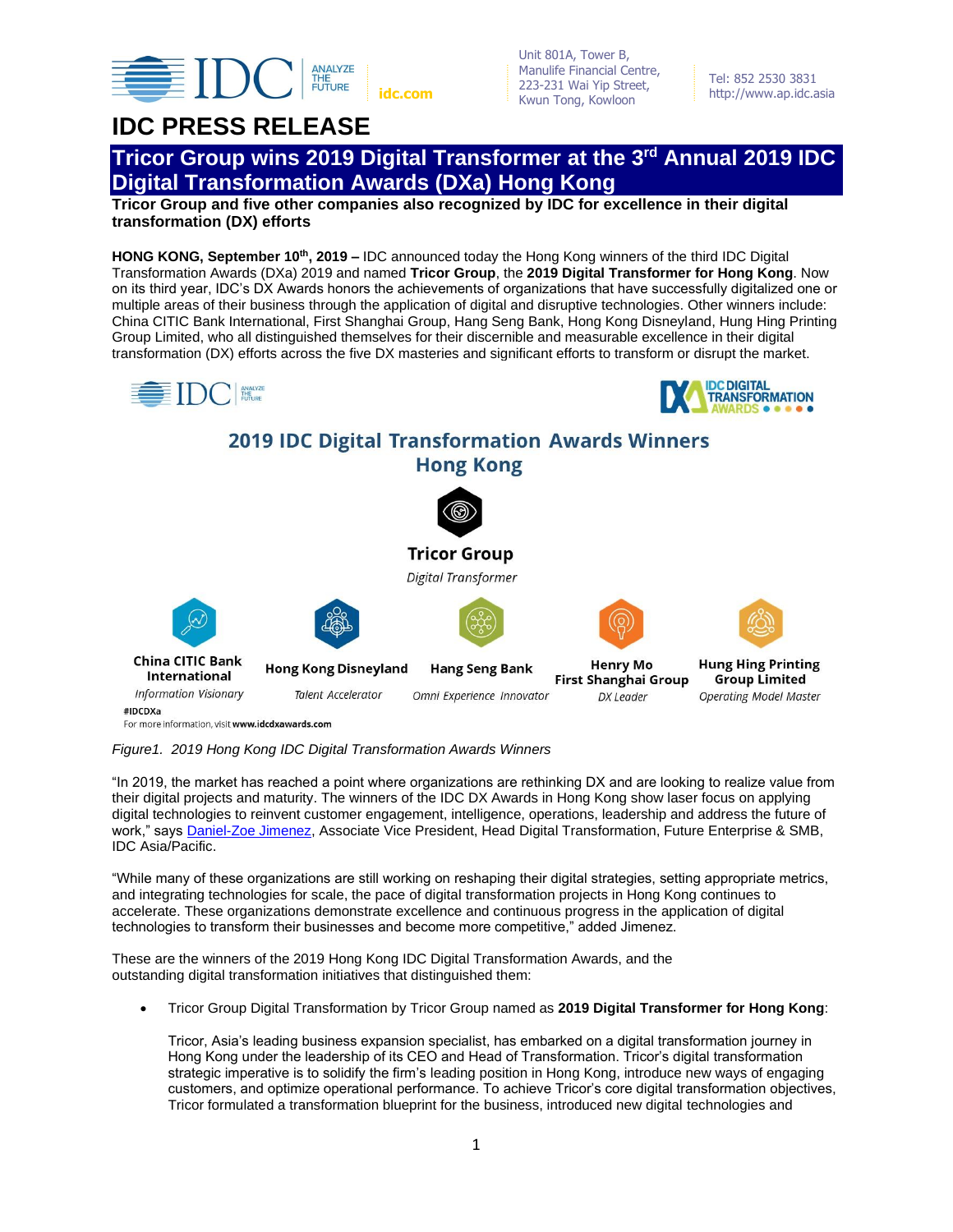implemented a data-driven culture. Notable initiatives include deployment of a new client portal, robotic process automation, machine learning, core platform upgrades, and data analytics. The introduction of new data analytics tools and cloud platforms promotes a data-driven decision-making culture. In driving customer engagement and operational excellence, Tricor HK has achieved significant revenue growth using the expanded capacity of a highly efficient workforce.

• inMotion by China CITIC Bank International named as **2019 Information Visionary for Hong Kong**:

China CITIC Bank International ("CNCBI") launched its flagship mobile banking platform inMotion in March 2018. Riding on the power of AI, inMotion allows customers to open an account remotely in as little as 15 minutes anytime anywhere without the need for a branch visit, address proof or signature, breaking new ground in banking in Hong Kong. In February 2019, CNCBI made history in Hong Kong again with the launch of the city's first truly virtual credit card "Motion Virtual Credit Card" in addition to full-function securities trading service "inVest" and life insurance purchase services. This expanding service portfolio provides customers a comprehensive virtual banking experience. With a view to becoming an innovative trendsetting brand in the industry, CNCBI shall continue to explore new innovative services that bring banking to customers' fingertips.

• CastApp – A Staff Engagement Application by Hong Kong Disneyland named as **2019 Talent Accelerator for Hong Kong**:

In 2018, the resort's technology team created CastApp, a staff engagement application which allows over 7,500 Hong Kong Disneyland staff more efficient access to work-related information and tools. CastApp was created out of a need to provide staff a way to stay connected, anytime, anywhere and offer a better solution to traditional internal communication channels such as emails, notice boards, and paper forms. Since the resort operates 24/7, creating the need for faster direct communication was important, especially during emergency situations such as typhoons. Since its launch, CastApp has proven to be an effective and impactful technology tool for Hong Kong Disneyland's business, greatly reducing the workload of Human Resources and the IT Helpdesk, replacing the need for various paper forms and reducing inquiry response time. Analytical data is also being collected for future system upgrades.

• Hang Seng Business Banking Digital Engagement Platform Transformation by Hang Seng Bank named as **2019 Omni Experience Innovator for Hong Kong**:

Hang Seng Bank has embarked on a journey to transform its business banking digital engagement platform. Designed for agility and flexibility, the bank has upgraded its digital platform, enabling the personalization of end-to-end, omni-channel services for customers . Hang Seng leveraged advanced channel management, digital analytics, and cognitive technology in its transformation, moving to a user-centric engagement design. Inspired by entrepreneurs and young business owners, the bank redesigned its information architecture for a more streamlined access to relevant, actionable information. The platform also hosts chatbot 'BERI' (Business | Efficient | Responsive | Interactive), an AI-powered virtual assistant in the market to address customer inquiries and authenticated banking services 24/7 using natural language processing. With embedded digital analytics and self-service design, the platform is set up for continuous innovation beyond implementation—representing the bank's commitment to transform with state-of-the-art technology and execution, exceeding customers' expectation.

• Henry Mo, CIO of First Shanghai Group named as **2019 DX Leader for Hong Kong**:

IoMT-HC healthcare and clinical operation systems (IoMT-HC) is a digital ecosystem that supports the clinical operations and medical services provision at the newly established International Medical Centre (IMC). Opened in quarter 4 of 2017 under the leadership of CIO Henry Mo, IMC is the latest venture of First Shanghai Group and the first vertically integrated medical facility in Hong Kong. IoMT-HC involves over 13 different digital systems to support the operation of seven medical specialty centers and various clinics located across a 21-storey building. This digital ecosystem incorporates the latest digital technologies, including IoT, big data, and business intelligence to facilitate both the clinical operations and medical services provision. The success of the IoMT-HC ecosystem is a combination of Mo's experience, technical knowledge, and effort to collaborate with different business units as well as his technology vision to drive business changes. The IoMT-HC is a demonstration of the new generation of healthcare practice, which provides scientific medical analysis as well as efficient and safe clinical operations.

• Smart Planning by Hung Hing Printing named as **2019 Operating Model Master for Hong Kong**: